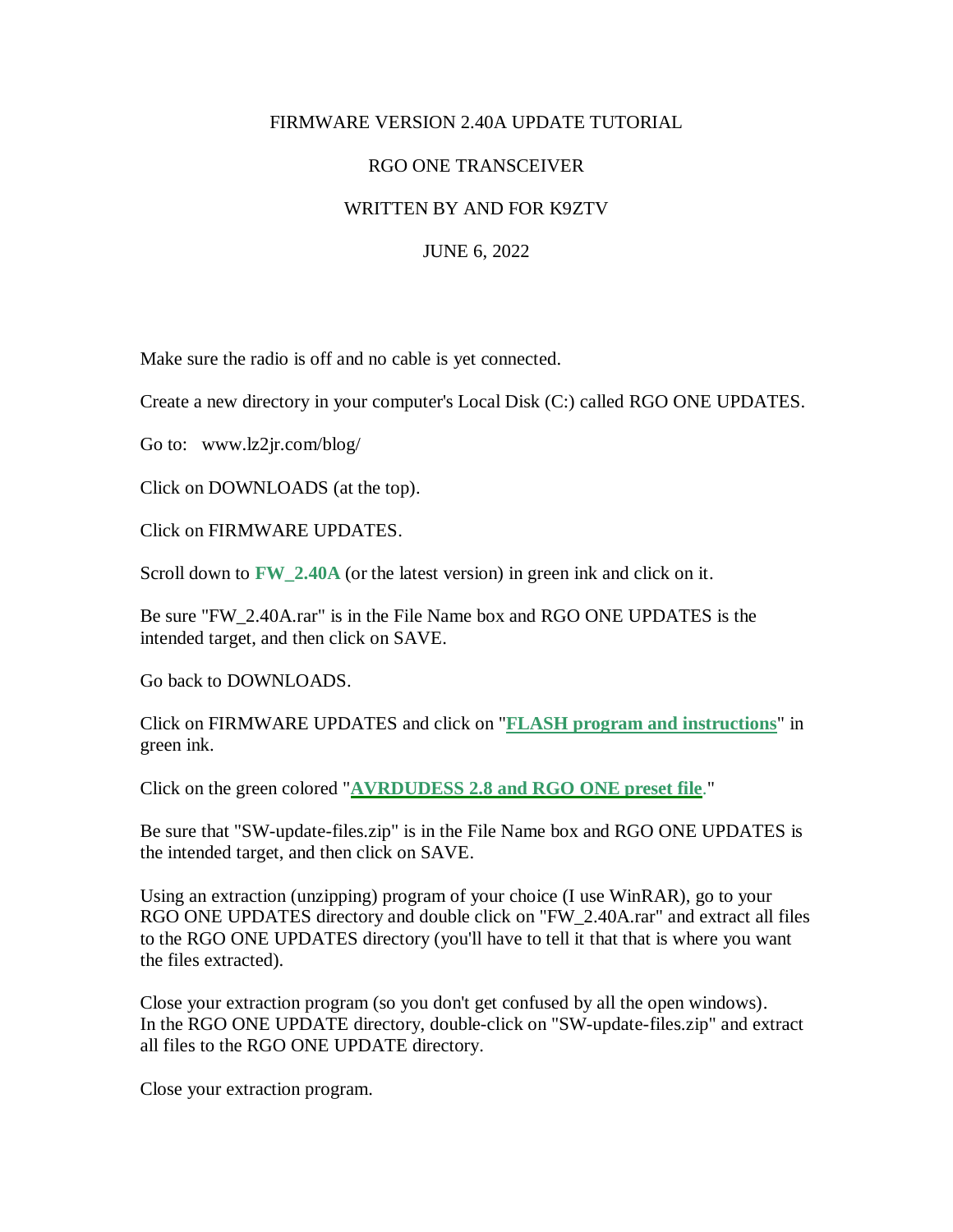In the RGO ONE DIRECTORY, click on "setup-AVRDUDESS-2.8.exe" and run the setup wizard.

Launch AVRDUDESS and click on the "Manager" bar on the right side of the screen

 $Now \dots$ 

1) If "rgo one" and "RGO BASE" appear in the Preset Manager window, you're home free. DO NOT DELETE THEM.

2) If "rgo one" and "RGO BASE" DO NOT appear in the Preset Manager window, delete all extraneous files (if there are any) except "default." Click on the "Import" button, find "presets.xml" in your RGO ONE UPDATE directory, and double click it.

3) If successful, "rgo one" and "RGO BASE" will appear in the Preset box (right side of screen above MANAGER).

Click the down arrow in the "Presets" box and select "rgo one."

Click the "Flash" down-box immediately to the left (square box with 4 dots).

In the RGO ONE UDATES directory, double click the "FP\_FW2.40A.hex"file.

With radio still off, connect the USB cable between PC and radio.

Turn radio on, "PC" appears in upper right of radio's display if the connection is good.

In AVRDUDESS, click the down-arrow on Com Port (upper left side of screen above Flash) and select an appropriate com port (whichever one works).

Turn radio off.

While holding ENCODER 3, turn on radio.

Display will be dark but the red TX/ALC will glow.

In AVRDUDESS, click "Program!" (bottom left of screen).

The first of the two updating modules will proceed with all the action visible in the black screen at the bottom; radio will restart after 85 seconds.

DON'T MESS WITH ANY COMPUTER OR RADIO CONTROLS DURING UPDATING AND DON'T SQUIRM IN YOUR CHAIR TO GENERATE STATIC **ELECTRICITY**